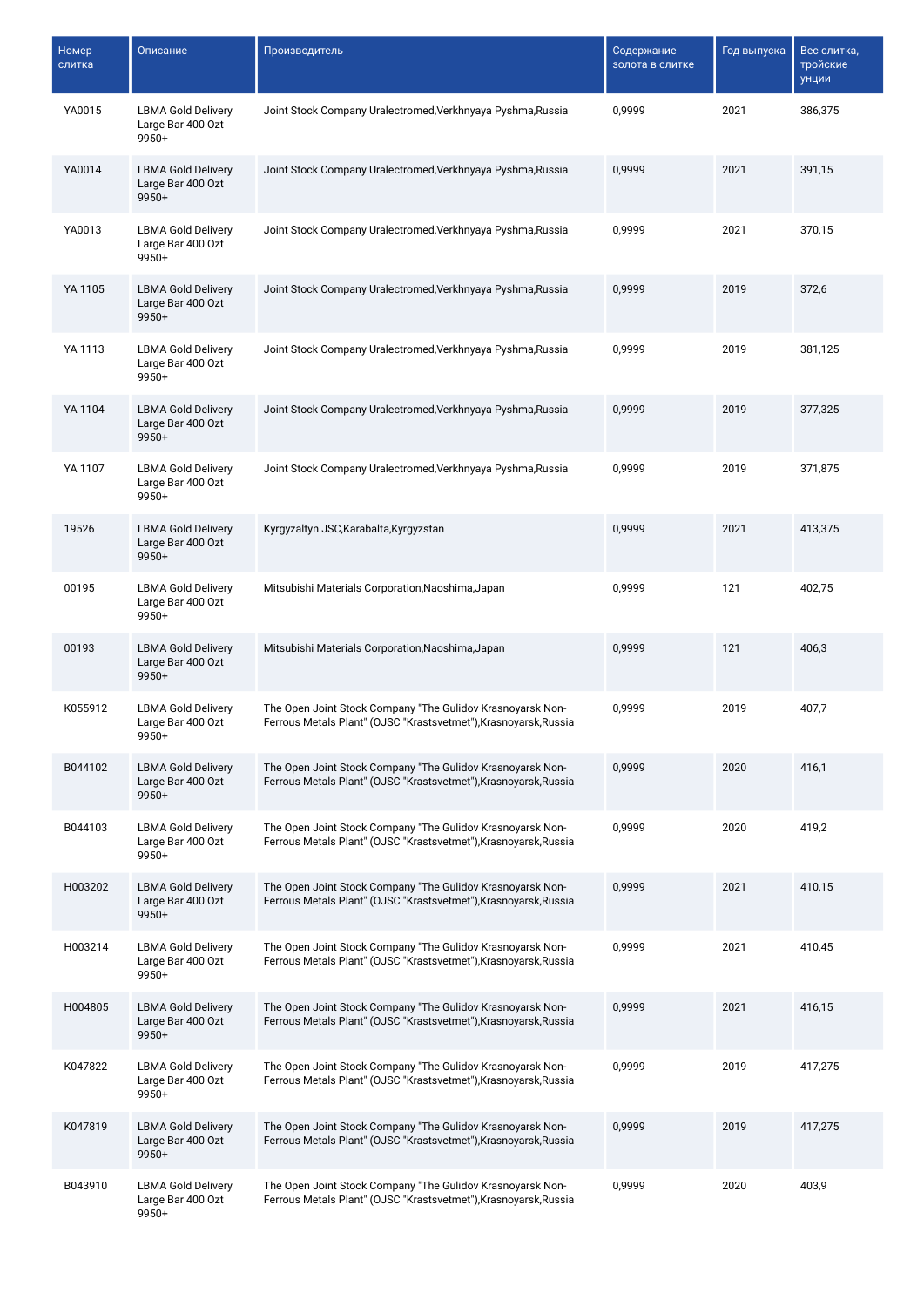| Номер<br>слитка | Описание                                                  | Производитель                                                                                                                  | Содержание<br>золота в слитке | Год выпуска | Вес слитка,<br>тройские<br>унции |
|-----------------|-----------------------------------------------------------|--------------------------------------------------------------------------------------------------------------------------------|-------------------------------|-------------|----------------------------------|
| B043917         | <b>LBMA Gold Delivery</b><br>Large Bar 400 Ozt<br>$9950+$ | The Open Joint Stock Company "The Gulidov Krasnoyarsk Non-<br>Ferrous Metals Plant" (OJSC "Krastsvetmet"), Krasnoyarsk, Russia | 0,9999                        | 2020        | 400,8                            |
| B045314         | <b>LBMA Gold Delivery</b><br>Large Bar 400 Ozt<br>9950+   | The Open Joint Stock Company "The Gulidov Krasnoyarsk Non-<br>Ferrous Metals Plant" (OJSC "Krastsvetmet"), Krasnoyarsk, Russia | 0,9999                        | 2020        | 409,3                            |
| B031831         | <b>LBMA Gold Delivery</b><br>Large Bar 400 Ozt<br>$9950+$ | The Open Joint Stock Company "The Gulidov Krasnoyarsk Non-<br>Ferrous Metals Plant" (OJSC "Krastsvetmet"), Krasnoyarsk, Russia | 0,9999                        | 2020        | 399,625                          |
| B043823         | <b>LBMA Gold Delivery</b><br>Large Bar 400 Ozt<br>9950+   | The Open Joint Stock Company "The Gulidov Krasnoyarsk Non-<br>Ferrous Metals Plant" (OJSC "Krastsvetmet"), Krasnoyarsk, Russia | 0,9999                        | 2020        | 403,4                            |
| B043905         | <b>LBMA Gold Delivery</b><br>Large Bar 400 Ozt<br>$9950+$ | The Open Joint Stock Company "The Gulidov Krasnoyarsk Non-<br>Ferrous Metals Plant" (OJSC "Krastsvetmet"), Krasnoyarsk, Russia | 0,9999                        | 2020        | 403,9                            |
| B043922         | <b>LBMA Gold Delivery</b><br>Large Bar 400 Ozt<br>$9950+$ | The Open Joint Stock Company "The Gulidov Krasnoyarsk Non-<br>Ferrous Metals Plant" (OJSC "Krastsvetmet"), Krasnoyarsk, Russia | 0,9999                        | 2020        | 399,95                           |
| B042502         | <b>LBMA Gold Delivery</b><br>Large Bar 400 Ozt<br>$9950+$ | The Open Joint Stock Company "The Gulidov Krasnoyarsk Non-<br>Ferrous Metals Plant" (OJSC "Krastsvetmet"), Krasnoyarsk, Russia | 0,9999                        | 2020        | 407,875                          |
| B042525         | <b>LBMA Gold Delivery</b><br>Large Bar 400 Ozt<br>$9950+$ | The Open Joint Stock Company "The Gulidov Krasnoyarsk Non-<br>Ferrous Metals Plant" (OJSC "Krastsvetmet"), Krasnoyarsk, Russia | 0,9999                        | 2020        | 411,15                           |
| B042609         | <b>LBMA Gold Delivery</b><br>Large Bar 400 Ozt<br>9950+   | The Open Joint Stock Company "The Gulidov Krasnoyarsk Non-<br>Ferrous Metals Plant" (OJSC "Krastsvetmet"), Krasnoyarsk, Russia | 0,9999                        | 2020        | 403,1                            |
| B042625         | <b>LBMA Gold Delivery</b><br>Large Bar 400 Ozt<br>$9950+$ | The Open Joint Stock Company "The Gulidov Krasnoyarsk Non-<br>Ferrous Metals Plant" (OJSC "Krastsvetmet"), Krasnoyarsk, Russia | 0,9999                        | 2020        | 408,225                          |
| B042508         | <b>LBMA Gold Delivery</b><br>Large Bar 400 Ozt<br>$9950+$ | The Open Joint Stock Company "The Gulidov Krasnoyarsk Non-<br>Ferrous Metals Plant" (OJSC "Krastsvetmet"), Krasnoyarsk, Russia | 0,9999                        | 2020        | 408,925                          |
| B042528         | <b>LBMA Gold Delivery</b><br>Large Bar 400 Ozt<br>9950+   | The Open Joint Stock Company "The Gulidov Krasnoyarsk Non-<br>Ferrous Metals Plant" (OJSC "Krastsvetmet"), Krasnoyarsk, Russia | 0,9999                        | 2020        | 386,775                          |
| B042512         | <b>LBMA Gold Delivery</b><br>Large Bar 400 Ozt<br>$9950+$ | The Open Joint Stock Company "The Gulidov Krasnoyarsk Non-<br>Ferrous Metals Plant" (OJSC "Krastsvetmet"), Krasnoyarsk, Russia | 0,9999                        | 2020        | 391,2                            |
| B042523         | <b>LBMA Gold Delivery</b><br>Large Bar 400 Ozt<br>9950+   | The Open Joint Stock Company "The Gulidov Krasnoyarsk Non-<br>Ferrous Metals Plant" (OJSC "Krastsvetmet"), Krasnoyarsk, Russia | 0,9999                        | 2020        | 394,25                           |
| B042604         | <b>LBMA Gold Delivery</b><br>Large Bar 400 Ozt<br>$9950+$ | The Open Joint Stock Company "The Gulidov Krasnoyarsk Non-<br>Ferrous Metals Plant" (OJSC "Krastsvetmet"), Krasnoyarsk, Russia | 0,9999                        | 2020        | 405,925                          |
| B042929         | <b>LBMA Gold Delivery</b><br>Large Bar 400 Ozt<br>9950+   | The Open Joint Stock Company "The Gulidov Krasnoyarsk Non-<br>Ferrous Metals Plant" (OJSC "Krastsvetmet"), Krasnoyarsk, Russia | 0,9999                        | 2020        | 396,95                           |
| B042610         | <b>LBMA Gold Delivery</b><br>Large Bar 400 Ozt<br>9950+   | The Open Joint Stock Company "The Gulidov Krasnoyarsk Non-<br>Ferrous Metals Plant" (OJSC "Krastsvetmet"), Krasnoyarsk, Russia | 0,9999                        | 2020        | 407,6                            |
| B042526         | <b>LBMA Gold Delivery</b><br>Large Bar 400 Ozt<br>$9950+$ | The Open Joint Stock Company "The Gulidov Krasnoyarsk Non-<br>Ferrous Metals Plant" (OJSC "Krastsvetmet"), Krasnoyarsk, Russia | 0,9999                        | 2020        | 416,625                          |
| B042619         | <b>LBMA Gold Delivery</b><br>Large Bar 400 Ozt<br>9950+   | The Open Joint Stock Company "The Gulidov Krasnoyarsk Non-<br>Ferrous Metals Plant" (OJSC "Krastsvetmet"), Krasnoyarsk, Russia | 0,9999                        | 2020        | 402,75                           |
| B042514         | <b>LBMA Gold Delivery</b><br>Large Bar 400 Ozt<br>9950+   | The Open Joint Stock Company "The Gulidov Krasnoyarsk Non-<br>Ferrous Metals Plant" (OJSC "Krastsvetmet"), Krasnoyarsk, Russia | 0,9999                        | 2020        | 374,775                          |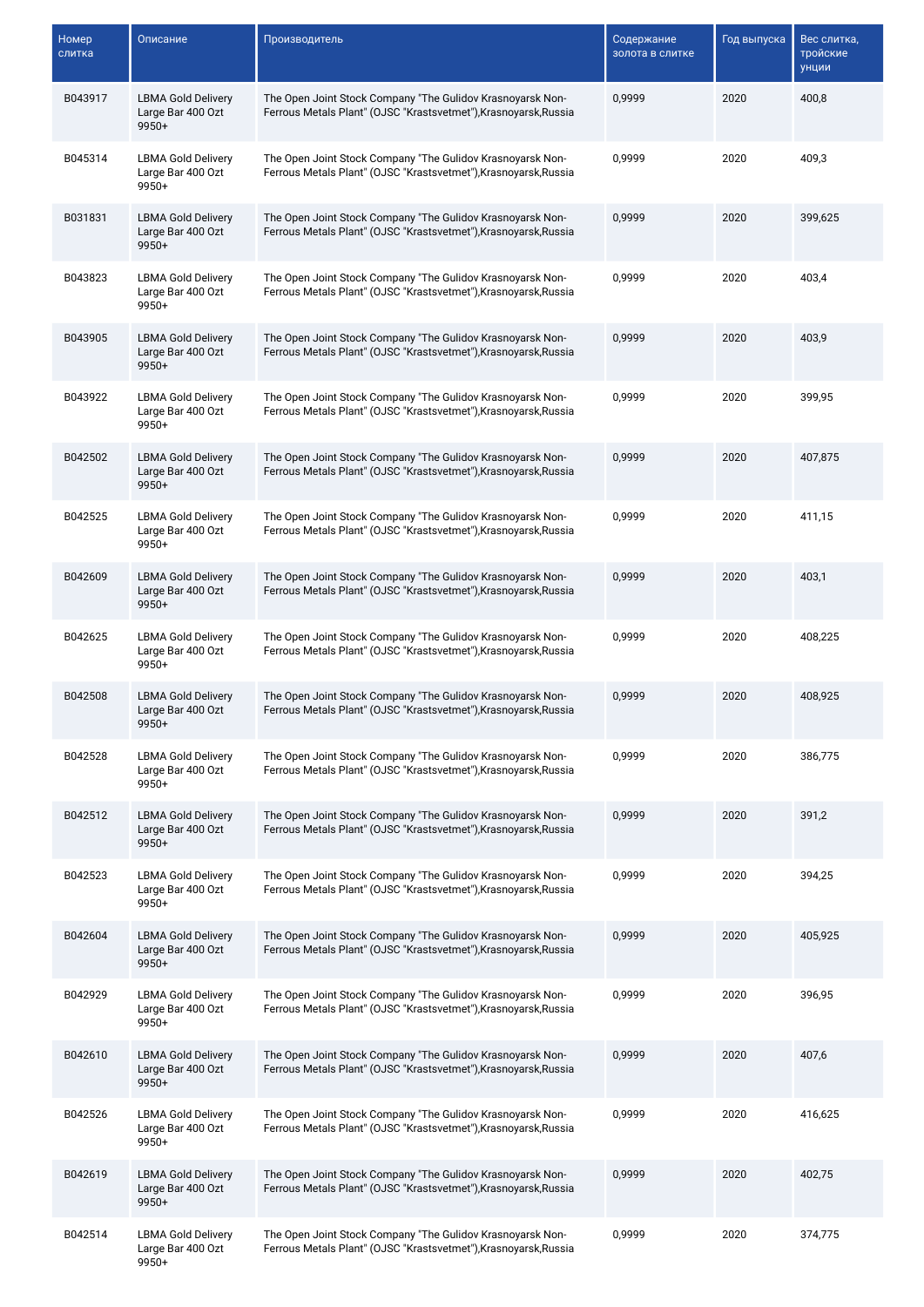| Номер<br>слитка | Описание                                                  | Производитель                                                                                                                  | Содержание<br>золота в слитке | Год выпуска | Вес слитка,<br>тройские<br>унции |
|-----------------|-----------------------------------------------------------|--------------------------------------------------------------------------------------------------------------------------------|-------------------------------|-------------|----------------------------------|
| B042504         | <b>LBMA Gold Delivery</b><br>Large Bar 400 Ozt<br>$9950+$ | The Open Joint Stock Company "The Gulidov Krasnoyarsk Non-<br>Ferrous Metals Plant" (OJSC "Krastsvetmet"), Krasnoyarsk, Russia | 0,9999                        | 2020        | 404,025                          |
| B042507         | <b>LBMA Gold Delivery</b><br>Large Bar 400 Ozt<br>9950+   | The Open Joint Stock Company "The Gulidov Krasnoyarsk Non-<br>Ferrous Metals Plant" (OJSC "Krastsvetmet"), Krasnoyarsk, Russia | 0,9999                        | 2020        | 376,05                           |
| B042519         | <b>LBMA Gold Delivery</b><br>Large Bar 400 Ozt<br>$9950+$ | The Open Joint Stock Company "The Gulidov Krasnoyarsk Non-<br>Ferrous Metals Plant" (OJSC "Krastsvetmet"), Krasnoyarsk, Russia | 0,9999                        | 2020        | 396,95                           |
| B042529         | <b>LBMA Gold Delivery</b><br>Large Bar 400 Ozt<br>9950+   | The Open Joint Stock Company "The Gulidov Krasnoyarsk Non-<br>Ferrous Metals Plant" (OJSC "Krastsvetmet"), Krasnoyarsk, Russia | 0,9999                        | 2020        | 388,5                            |
| B042430         | <b>LBMA Gold Delivery</b><br>Large Bar 400 Ozt<br>$9950+$ | The Open Joint Stock Company "The Gulidov Krasnoyarsk Non-<br>Ferrous Metals Plant" (OJSC "Krastsvetmet"), Krasnoyarsk, Russia | 0,9999                        | 2020        | 407,175                          |
| B042627         | <b>LBMA Gold Delivery</b><br>Large Bar 400 Ozt<br>$9950+$ | The Open Joint Stock Company "The Gulidov Krasnoyarsk Non-<br>Ferrous Metals Plant" (OJSC "Krastsvetmet"), Krasnoyarsk, Russia | 0,9999                        | 2020        | 404,5                            |
| B043024         | <b>LBMA Gold Delivery</b><br>Large Bar 400 Ozt<br>$9950+$ | The Open Joint Stock Company "The Gulidov Krasnoyarsk Non-<br>Ferrous Metals Plant" (OJSC "Krastsvetmet"), Krasnoyarsk, Russia | 0,9999                        | 2020        | 396,6                            |
| B042606         | <b>LBMA Gold Delivery</b><br>Large Bar 400 Ozt<br>$9950+$ | The Open Joint Stock Company "The Gulidov Krasnoyarsk Non-<br>Ferrous Metals Plant" (OJSC "Krastsvetmet"), Krasnoyarsk, Russia | 0,9999                        | 2020        | 402,75                           |
| B042615         | <b>LBMA Gold Delivery</b><br>Large Bar 400 Ozt<br>9950+   | The Open Joint Stock Company "The Gulidov Krasnoyarsk Non-<br>Ferrous Metals Plant" (OJSC "Krastsvetmet"), Krasnoyarsk, Russia | 0,9999                        | 2020        | 405,05                           |
| B043422         | <b>LBMA Gold Delivery</b><br>Large Bar 400 Ozt<br>$9950+$ | The Open Joint Stock Company "The Gulidov Krasnoyarsk Non-<br>Ferrous Metals Plant" (OJSC "Krastsvetmet"), Krasnoyarsk, Russia | 0,9999                        | 2020        | 412,475                          |
| B044519         | <b>LBMA Gold Delivery</b><br>Large Bar 400 Ozt<br>$9950+$ | The Open Joint Stock Company "The Gulidov Krasnoyarsk Non-<br>Ferrous Metals Plant" (OJSC "Krastsvetmet"), Krasnoyarsk, Russia | 0,9999                        | 2020        | 420,275                          |
| B045124         | <b>LBMA Gold Delivery</b><br>Large Bar 400 Ozt<br>9950+   | The Open Joint Stock Company "The Gulidov Krasnoyarsk Non-<br>Ferrous Metals Plant" (OJSC "Krastsvetmet"), Krasnoyarsk, Russia | 0,9999                        | 2020        | 391,25                           |
| B043906         | <b>LBMA Gold Delivery</b><br>Large Bar 400 Ozt<br>$9950+$ | The Open Joint Stock Company "The Gulidov Krasnoyarsk Non-<br>Ferrous Metals Plant" (OJSC "Krastsvetmet"), Krasnoyarsk, Russia | 0,9999                        | 2020        | 400,425                          |
| B042415         | <b>LBMA Gold Delivery</b><br>Large Bar 400 Ozt<br>9950+   | The Open Joint Stock Company "The Gulidov Krasnoyarsk Non-<br>Ferrous Metals Plant" (OJSC "Krastsvetmet"), Krasnoyarsk, Russia | 0,9999                        | 2020        | 396,325                          |
| B042623         | <b>LBMA Gold Delivery</b><br>Large Bar 400 Ozt<br>$9950+$ | The Open Joint Stock Company "The Gulidov Krasnoyarsk Non-<br>Ferrous Metals Plant" (OJSC "Krastsvetmet"), Krasnoyarsk, Russia | 0,9999                        | 2020        | 394,375                          |
| B042931         | <b>LBMA Gold Delivery</b><br>Large Bar 400 Ozt<br>9950+   | The Open Joint Stock Company "The Gulidov Krasnoyarsk Non-<br>Ferrous Metals Plant" (OJSC "Krastsvetmet"), Krasnoyarsk, Russia | 0,9999                        | 2020        | 400,15                           |
| B042920         | <b>LBMA Gold Delivery</b><br>Large Bar 400 Ozt<br>9950+   | The Open Joint Stock Company "The Gulidov Krasnoyarsk Non-<br>Ferrous Metals Plant" (OJSC "Krastsvetmet"), Krasnoyarsk, Russia | 0,9999                        | 2020        | 397,0                            |
| B038307         | <b>LBMA Gold Delivery</b><br>Large Bar 400 Ozt<br>$9950+$ | The Open Joint Stock Company "The Gulidov Krasnoyarsk Non-<br>Ferrous Metals Plant" (OJSC "Krastsvetmet"), Krasnoyarsk, Russia | 0,9999                        | 2020        | 420,825                          |
| B040827         | <b>LBMA Gold Delivery</b><br>Large Bar 400 Ozt<br>9950+   | The Open Joint Stock Company "The Gulidov Krasnoyarsk Non-<br>Ferrous Metals Plant" (OJSC "Krastsvetmet"), Krasnoyarsk, Russia | 0,9999                        | 2020        | 427,4                            |
| B042620         | <b>LBMA Gold Delivery</b><br>Large Bar 400 Ozt<br>9950+   | The Open Joint Stock Company "The Gulidov Krasnoyarsk Non-<br>Ferrous Metals Plant" (OJSC "Krastsvetmet"), Krasnoyarsk, Russia | 0,9999                        | 2020        | 416,475                          |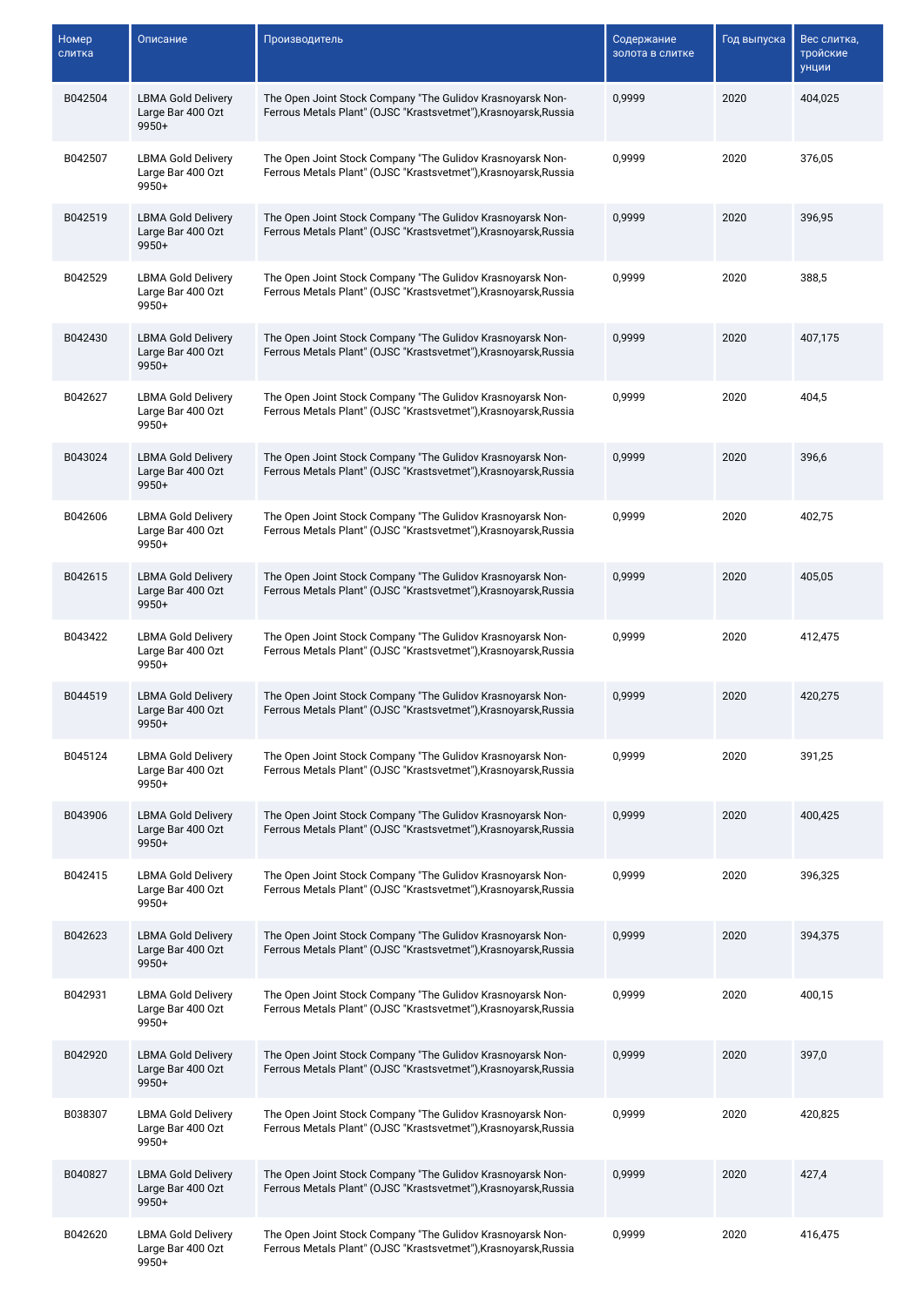| Номер<br>слитка | Описание                                                  | Производитель                                                                                                                  | Содержание<br>золота в слитке | Год выпуска | Вес слитка,<br>тройские<br>унции |
|-----------------|-----------------------------------------------------------|--------------------------------------------------------------------------------------------------------------------------------|-------------------------------|-------------|----------------------------------|
| B042622         | <b>LBMA Gold Delivery</b><br>Large Bar 400 Ozt<br>$9950+$ | The Open Joint Stock Company "The Gulidov Krasnoyarsk Non-<br>Ferrous Metals Plant" (OJSC "Krastsvetmet"), Krasnoyarsk, Russia | 0,9999                        | 2020        | 404,625                          |
| B042926         | <b>LBMA Gold Delivery</b><br>Large Bar 400 Ozt<br>9950+   | The Open Joint Stock Company "The Gulidov Krasnoyarsk Non-<br>Ferrous Metals Plant" (OJSC "Krastsvetmet"), Krasnoyarsk, Russia | 0,9999                        | 2020        | 389,75                           |
| B042621         | <b>LBMA Gold Delivery</b><br>Large Bar 400 Ozt<br>$9950+$ | The Open Joint Stock Company "The Gulidov Krasnoyarsk Non-<br>Ferrous Metals Plant" (OJSC "Krastsvetmet"), Krasnoyarsk, Russia | 0,9999                        | 2020        | 407,45                           |
| B042810         | <b>LBMA Gold Delivery</b><br>Large Bar 400 Ozt<br>9950+   | The Open Joint Stock Company "The Gulidov Krasnoyarsk Non-<br>Ferrous Metals Plant" (OJSC "Krastsvetmet"), Krasnoyarsk, Russia | 0,9999                        | 2020        | 387,85                           |
| B042903         | <b>LBMA Gold Delivery</b><br>Large Bar 400 Ozt<br>$9950+$ | The Open Joint Stock Company "The Gulidov Krasnoyarsk Non-<br>Ferrous Metals Plant" (OJSC "Krastsvetmet"), Krasnoyarsk, Russia | 0,9999                        | 2020        | 389,425                          |
| B042601         | <b>LBMA Gold Delivery</b><br>Large Bar 400 Ozt<br>$9950+$ | The Open Joint Stock Company "The Gulidov Krasnoyarsk Non-<br>Ferrous Metals Plant" (OJSC "Krastsvetmet"), Krasnoyarsk, Russia | 0,9999                        | 2020        | 400,45                           |
| B043428         | <b>LBMA Gold Delivery</b><br>Large Bar 400 Ozt<br>$9950+$ | The Open Joint Stock Company "The Gulidov Krasnoyarsk Non-<br>Ferrous Metals Plant" (OJSC "Krastsvetmet"), Krasnoyarsk, Russia | 0,9999                        | 2020        | 411,225                          |
| B045122         | <b>LBMA Gold Delivery</b><br>Large Bar 400 Ozt<br>$9950+$ | The Open Joint Stock Company "The Gulidov Krasnoyarsk Non-<br>Ferrous Metals Plant" (OJSC "Krastsvetmet"), Krasnoyarsk, Russia | 0,9999                        | 2020        | 387,575                          |
| B045121         | <b>LBMA Gold Delivery</b><br>Large Bar 400 Ozt<br>9950+   | The Open Joint Stock Company "The Gulidov Krasnoyarsk Non-<br>Ferrous Metals Plant" (OJSC "Krastsvetmet"), Krasnoyarsk, Russia | 0,9999                        | 2020        | 395,025                          |
| B043103         | <b>LBMA Gold Delivery</b><br>Large Bar 400 Ozt<br>$9950+$ | The Open Joint Stock Company "The Gulidov Krasnoyarsk Non-<br>Ferrous Metals Plant" (OJSC "Krastsvetmet"), Krasnoyarsk, Russia | 0,9999                        | 2020        | 398,6                            |
| B042506         | <b>LBMA Gold Delivery</b><br>Large Bar 400 Ozt<br>$9950+$ | The Open Joint Stock Company "The Gulidov Krasnoyarsk Non-<br>Ferrous Metals Plant" (OJSC "Krastsvetmet"), Krasnoyarsk, Russia | 0,9999                        | 2020        | 388,725                          |
| B042616         | <b>LBMA Gold Delivery</b><br>Large Bar 400 Ozt<br>9950+   | The Open Joint Stock Company "The Gulidov Krasnoyarsk Non-<br>Ferrous Metals Plant" (OJSC "Krastsvetmet"), Krasnoyarsk, Russia | 0,9999                        | 2020        | 412,5                            |
| B042617         | <b>LBMA Gold Delivery</b><br>Large Bar 400 Ozt<br>$9950+$ | The Open Joint Stock Company "The Gulidov Krasnoyarsk Non-<br>Ferrous Metals Plant" (OJSC "Krastsvetmet"), Krasnoyarsk, Russia | 0,9999                        | 2020        | 404.125                          |
| B042510         | <b>LBMA Gold Delivery</b><br>Large Bar 400 Ozt<br>9950+   | The Open Joint Stock Company "The Gulidov Krasnoyarsk Non-<br>Ferrous Metals Plant" (OJSC "Krastsvetmet"), Krasnoyarsk, Russia | 0,9999                        | 2020        | 384,75                           |
| B045128         | <b>LBMA Gold Delivery</b><br>Large Bar 400 Ozt<br>$9950+$ | The Open Joint Stock Company "The Gulidov Krasnoyarsk Non-<br>Ferrous Metals Plant" (OJSC "Krastsvetmet"), Krasnoyarsk, Russia | 0,9999                        | 2020        | 393,8                            |
| B045331         | <b>LBMA Gold Delivery</b><br>Large Bar 400 Ozt<br>9950+   | The Open Joint Stock Company "The Gulidov Krasnoyarsk Non-<br>Ferrous Metals Plant" (OJSC "Krastsvetmet"), Krasnoyarsk, Russia | 0,9999                        | 2020        | 418,225                          |
| B044515         | <b>LBMA Gold Delivery</b><br>Large Bar 400 Ozt<br>9950+   | The Open Joint Stock Company "The Gulidov Krasnoyarsk Non-<br>Ferrous Metals Plant" (OJSC "Krastsvetmet"), Krasnoyarsk, Russia | 0,9999                        | 2020        | 414,75                           |
| B044523         | <b>LBMA Gold Delivery</b><br>Large Bar 400 Ozt<br>$9950+$ | The Open Joint Stock Company "The Gulidov Krasnoyarsk Non-<br>Ferrous Metals Plant" (OJSC "Krastsvetmet"), Krasnoyarsk, Russia | 0,9999                        | 2020        | 418,25                           |
| B043208         | <b>LBMA Gold Delivery</b><br>Large Bar 400 Ozt<br>9950+   | The Open Joint Stock Company "The Gulidov Krasnoyarsk Non-<br>Ferrous Metals Plant" (OJSC "Krastsvetmet"), Krasnoyarsk, Russia | 0,9999                        | 2020        | 391,85                           |
| B042902         | <b>LBMA Gold Delivery</b><br>Large Bar 400 Ozt<br>9950+   | The Open Joint Stock Company "The Gulidov Krasnoyarsk Non-<br>Ferrous Metals Plant" (OJSC "Krastsvetmet"), Krasnoyarsk, Russia | 0,9999                        | 2020        | 394,35                           |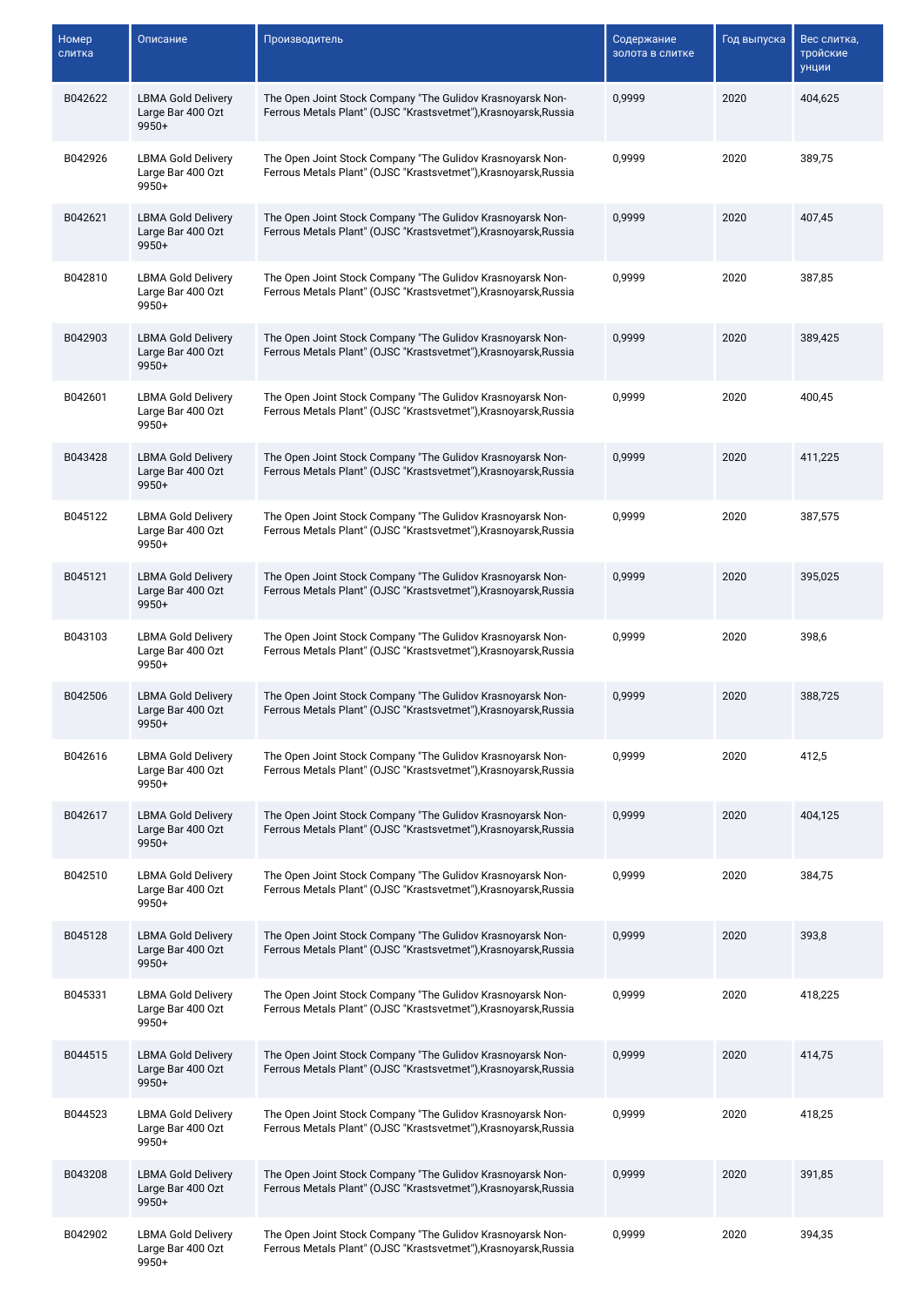| Номер<br>слитка | Описание                                                  | Производитель                                                                                                                  | Содержание<br>золота в слитке | Год выпуска | Вес слитка,<br>тройские<br>унции |
|-----------------|-----------------------------------------------------------|--------------------------------------------------------------------------------------------------------------------------------|-------------------------------|-------------|----------------------------------|
| B042624         | <b>LBMA Gold Delivery</b><br>Large Bar 400 Ozt<br>9950+   | The Open Joint Stock Company "The Gulidov Krasnoyarsk Non-<br>Ferrous Metals Plant" (OJSC "Krastsvetmet"), Krasnoyarsk, Russia | 0,9999                        | 2020        | 406,55                           |
| B042932         | <b>LBMA Gold Delivery</b><br>Large Bar 400 Ozt<br>9950+   | The Open Joint Stock Company "The Gulidov Krasnoyarsk Non-<br>Ferrous Metals Plant" (OJSC "Krastsvetmet"), Krasnoyarsk, Russia | 0,9999                        | 2020        | 397,9                            |
| B042516         | <b>LBMA Gold Delivery</b><br>Large Bar 400 Ozt<br>$9950+$ | The Open Joint Stock Company "The Gulidov Krasnoyarsk Non-<br>Ferrous Metals Plant" (OJSC "Krastsvetmet"), Krasnoyarsk, Russia | 0,9999                        | 2020        | 399,125                          |
| B042605         | <b>LBMA Gold Delivery</b><br>Large Bar 400 Ozt<br>9950+   | The Open Joint Stock Company "The Gulidov Krasnoyarsk Non-<br>Ferrous Metals Plant" (OJSC "Krastsvetmet"), Krasnoyarsk, Russia | 0,9999                        | 2020        | 409,725                          |
| B042614         | <b>LBMA Gold Delivery</b><br>Large Bar 400 Ozt<br>9950+   | The Open Joint Stock Company "The Gulidov Krasnoyarsk Non-<br>Ferrous Metals Plant" (OJSC "Krastsvetmet"), Krasnoyarsk, Russia | 0,9999                        | 2020        | 406,7                            |
| B043920         | <b>LBMA Gold Delivery</b><br>Large Bar 400 Ozt<br>9950+   | The Open Joint Stock Company "The Gulidov Krasnoyarsk Non-<br>Ferrous Metals Plant" (OJSC "Krastsvetmet"), Krasnoyarsk, Russia | 0,9999                        | 2020        | 400,7                            |
| B043927         | <b>LBMA Gold Delivery</b><br>Large Bar 400 Ozt<br>$9950+$ | The Open Joint Stock Company "The Gulidov Krasnoyarsk Non-<br>Ferrous Metals Plant" (OJSC "Krastsvetmet"), Krasnoyarsk, Russia | 0,9999                        | 2020        | 397.775                          |
| B042608         | <b>LBMA Gold Delivery</b><br>Large Bar 400 Ozt<br>9950+   | The Open Joint Stock Company "The Gulidov Krasnoyarsk Non-<br>Ferrous Metals Plant" (OJSC "Krastsvetmet"), Krasnoyarsk, Russia | 0,9999                        | 2020        | 401,5                            |
| B042429         | <b>LBMA Gold Delivery</b><br>Large Bar 400 Ozt<br>9950+   | The Open Joint Stock Company "The Gulidov Krasnoyarsk Non-<br>Ferrous Metals Plant" (OJSC "Krastsvetmet"), Krasnoyarsk, Russia | 0,9999                        | 2020        | 408,075                          |
| B042431         | <b>LBMA Gold Delivery</b><br>Large Bar 400 Ozt<br>$9950+$ | The Open Joint Stock Company "The Gulidov Krasnoyarsk Non-<br>Ferrous Metals Plant" (OJSC "Krastsvetmet"), Krasnoyarsk, Russia | 0,9999                        | 2020        | 405,375                          |
| B042521         | <b>LBMA Gold Delivery</b><br>Large Bar 400 Ozt<br>$9950+$ | The Open Joint Stock Company "The Gulidov Krasnoyarsk Non-<br>Ferrous Metals Plant" (OJSC "Krastsvetmet"), Krasnoyarsk, Russia | 0,9999                        | 2020        | 394,575                          |
| B043203         | <b>LBMA Gold Delivery</b><br>Large Bar 400 Ozt<br>9950+   | The Open Joint Stock Company "The Gulidov Krasnoyarsk Non-<br>Ferrous Metals Plant" (OJSC "Krastsvetmet"), Krasnoyarsk, Russia | 0,9999                        | 2020        | 387,25                           |
| B044530         | <b>LBMA Gold Delivery</b><br>Large Bar 400 Ozt<br>$9950+$ | The Open Joint Stock Company "The Gulidov Krasnoyarsk Non-<br>Ferrous Metals Plant" (OJSC "Krastsvetmet"), Krasnoyarsk, Russia | 0,9999                        | 2020        | 416,35                           |
| B042531         | <b>LBMA Gold Delivery</b><br>Large Bar 400 Ozt<br>9950+   | The Open Joint Stock Company "The Gulidov Krasnoyarsk Non-<br>Ferrous Metals Plant" (OJSC "Krastsvetmet"), Krasnoyarsk, Russia | 0,9999                        | 2020        | 409,4                            |
| B042618         | <b>LBMA Gold Delivery</b><br>Large Bar 400 Ozt<br>$9950+$ | The Open Joint Stock Company "The Gulidov Krasnoyarsk Non-<br>Ferrous Metals Plant" (OJSC "Krastsvetmet"), Krasnoyarsk, Russia | 0,9999                        | 2020        | 395,625                          |
| B044431         | <b>LBMA Gold Delivery</b><br>Large Bar 400 Ozt<br>9950+   | The Open Joint Stock Company "The Gulidov Krasnoyarsk Non-<br>Ferrous Metals Plant" (OJSC "Krastsvetmet"), Krasnoyarsk, Russia | 0,9999                        | 2020        | 421,0                            |
| B045116         | <b>LBMA Gold Delivery</b><br>Large Bar 400 Ozt<br>9950+   | The Open Joint Stock Company "The Gulidov Krasnoyarsk Non-<br>Ferrous Metals Plant" (OJSC "Krastsvetmet"), Krasnoyarsk, Russia | 0,9999                        | 2020        | 392,1                            |
| B043918         | <b>LBMA Gold Delivery</b><br>Large Bar 400 Ozt<br>9950+   | The Open Joint Stock Company "The Gulidov Krasnoyarsk Non-<br>Ferrous Metals Plant" (OJSC "Krastsvetmet"), Krasnoyarsk, Russia | 0,9999                        | 2020        | 402,275                          |
| B045312         | <b>LBMA Gold Delivery</b><br>Large Bar 400 Ozt<br>9950+   | The Open Joint Stock Company "The Gulidov Krasnoyarsk Non-<br>Ferrous Metals Plant" (OJSC "Krastsvetmet"), Krasnoyarsk, Russia | 0,9999                        | 2020        | 375,85                           |
| B044101         | <b>LBMA Gold Delivery</b><br>Large Bar 400 Ozt<br>9950+   | The Open Joint Stock Company "The Gulidov Krasnoyarsk Non-<br>Ferrous Metals Plant" (OJSC "Krastsvetmet"), Krasnoyarsk, Russia | 0,9999                        | 2020        | 415,65                           |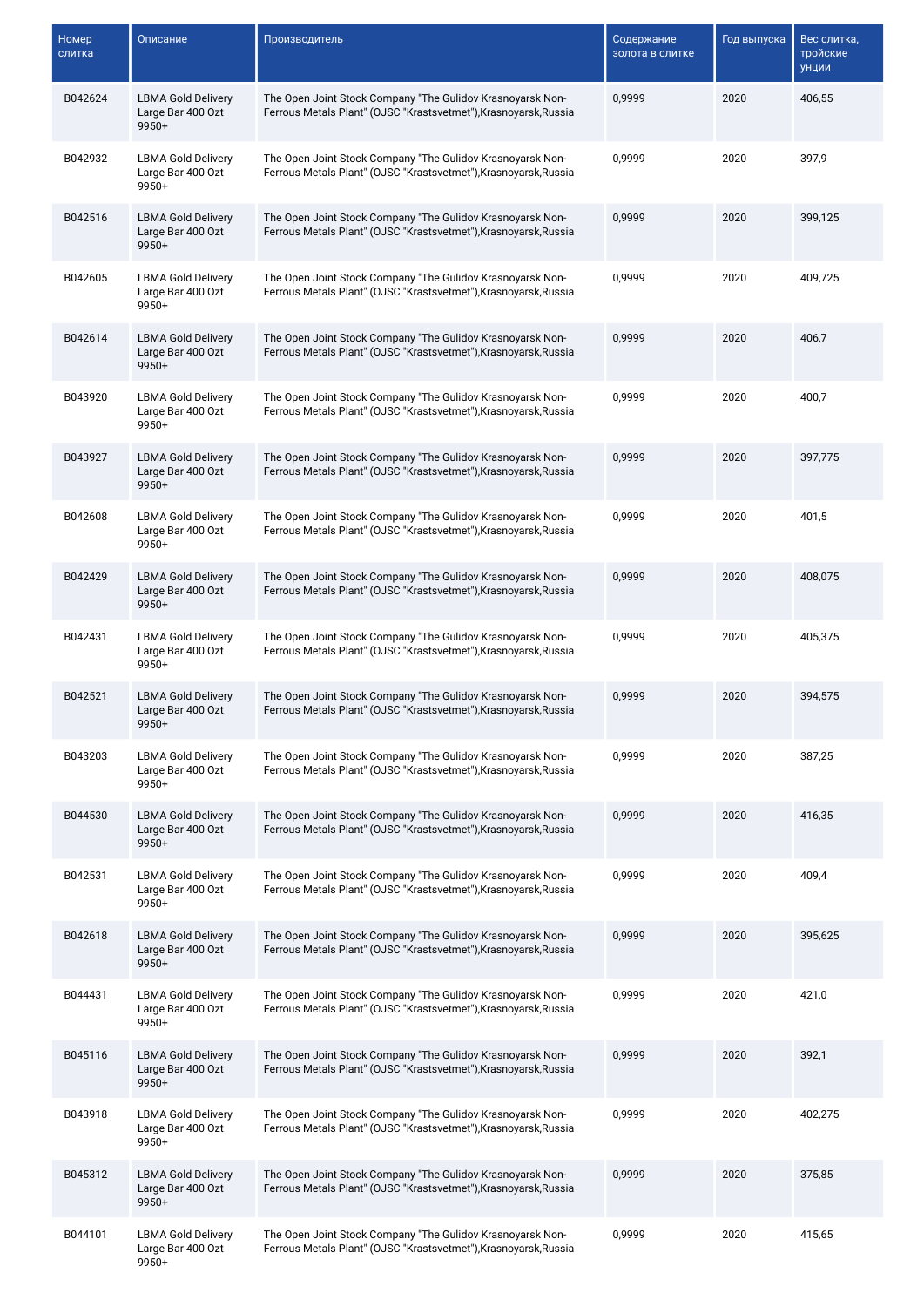| Номер<br>слитка | Описание                                                  | Производитель                                                                                                                  | Содержание<br>золота в слитке | Год выпуска | Вес слитка,<br>тройские<br>унции |
|-----------------|-----------------------------------------------------------|--------------------------------------------------------------------------------------------------------------------------------|-------------------------------|-------------|----------------------------------|
| B036424         | <b>LBMA Gold Delivery</b><br>Large Bar 400 Ozt<br>$9950+$ | The Open Joint Stock Company "The Gulidov Krasnoyarsk Non-<br>Ferrous Metals Plant" (OJSC "Krastsvetmet"), Krasnoyarsk, Russia | 0,9999                        | 2020        | 405,4                            |
| B045301         | <b>LBMA Gold Delivery</b><br>Large Bar 400 Ozt<br>9950+   | The Open Joint Stock Company "The Gulidov Krasnoyarsk Non-<br>Ferrous Metals Plant" (OJSC "Krastsvetmet"), Krasnoyarsk, Russia | 0,9999                        | 2020        | 378,05                           |
| B045328         | <b>LBMA Gold Delivery</b><br>Large Bar 400 Ozt<br>$9950+$ | The Open Joint Stock Company "The Gulidov Krasnoyarsk Non-<br>Ferrous Metals Plant" (OJSC "Krastsvetmet"), Krasnoyarsk, Russia | 0,9999                        | 2020        | 423,0                            |
| B044409         | <b>LBMA Gold Delivery</b><br>Large Bar 400 Ozt<br>9950+   | The Open Joint Stock Company "The Gulidov Krasnoyarsk Non-<br>Ferrous Metals Plant" (OJSC "Krastsvetmet"), Krasnoyarsk, Russia | 0,9999                        | 2020        | 414,525                          |
| B044412         | <b>LBMA Gold Delivery</b><br>Large Bar 400 Ozt<br>$9950+$ | The Open Joint Stock Company "The Gulidov Krasnoyarsk Non-<br>Ferrous Metals Plant" (OJSC "Krastsvetmet"), Krasnoyarsk, Russia | 0,9999                        | 2020        | 421,45                           |
| B043915         | <b>LBMA Gold Delivery</b><br>Large Bar 400 Ozt<br>$9950+$ | The Open Joint Stock Company "The Gulidov Krasnoyarsk Non-<br>Ferrous Metals Plant" (OJSC "Krastsvetmet"), Krasnoyarsk, Russia | 0,9999                        | 2020        | 401,075                          |
| B042922         | <b>LBMA Gold Delivery</b><br>Large Bar 400 Ozt<br>$9950+$ | The Open Joint Stock Company "The Gulidov Krasnoyarsk Non-<br>Ferrous Metals Plant" (OJSC "Krastsvetmet"), Krasnoyarsk, Russia | 0,9999                        | 2020        | 391,125                          |
| B043416         | <b>LBMA Gold Delivery</b><br>Large Bar 400 Ozt<br>9950+   | The Open Joint Stock Company "The Gulidov Krasnoyarsk Non-<br>Ferrous Metals Plant" (OJSC "Krastsvetmet"), Krasnoyarsk, Russia | 0,9999                        | 2020        | 411,875                          |
| B043429         | <b>LBMA Gold Delivery</b><br>Large Bar 400 Ozt<br>9950+   | The Open Joint Stock Company "The Gulidov Krasnoyarsk Non-<br>Ferrous Metals Plant" (OJSC "Krastsvetmet"), Krasnoyarsk, Russia | 0,9999                        | 2020        | 411,525                          |
| B031830         | <b>LBMA Gold Delivery</b><br>Large Bar 400 Ozt<br>$9950+$ | The Open Joint Stock Company "The Gulidov Krasnoyarsk Non-<br>Ferrous Metals Plant" (OJSC "Krastsvetmet"), Krasnoyarsk, Russia | 0,9999                        | 2020        | 400,35                           |
| B042909         | <b>LBMA Gold Delivery</b><br>Large Bar 400 Ozt<br>$9950+$ | The Open Joint Stock Company "The Gulidov Krasnoyarsk Non-<br>Ferrous Metals Plant" (OJSC "Krastsvetmet"), Krasnoyarsk, Russia | 0,9999                        | 2020        | 398,375                          |
| B043122         | <b>LBMA Gold Delivery</b><br>Large Bar 400 Ozt<br>9950+   | The Open Joint Stock Company "The Gulidov Krasnoyarsk Non-<br>Ferrous Metals Plant" (OJSC "Krastsvetmet"), Krasnoyarsk, Russia | 0,9999                        | 2020        | 399,775                          |
| B042524         | <b>LBMA Gold Delivery</b><br>Large Bar 400 Ozt<br>$9950+$ | The Open Joint Stock Company "The Gulidov Krasnoyarsk Non-<br>Ferrous Metals Plant" (OJSC "Krastsvetmet"), Krasnoyarsk, Russia | 0,9999                        | 2020        | 411,1                            |
| B042607         | <b>LBMA Gold Delivery</b><br>Large Bar 400 Ozt<br>9950+   | The Open Joint Stock Company "The Gulidov Krasnoyarsk Non-<br>Ferrous Metals Plant" (OJSC "Krastsvetmet"), Krasnoyarsk, Russia | 0,9999                        | 2020        | 407,35                           |
| B042413         | <b>LBMA Gold Delivery</b><br>Large Bar 400 Ozt<br>$9950+$ | The Open Joint Stock Company "The Gulidov Krasnoyarsk Non-<br>Ferrous Metals Plant" (OJSC "Krastsvetmet"), Krasnoyarsk, Russia | 0,9999                        | 2020        | 399,35                           |
| B042517         | <b>LBMA Gold Delivery</b><br>Large Bar 400 Ozt<br>9950+   | The Open Joint Stock Company "The Gulidov Krasnoyarsk Non-<br>Ferrous Metals Plant" (OJSC "Krastsvetmet"), Krasnoyarsk, Russia | 0,9999                        | 2020        | 384,35                           |
| B042612         | <b>LBMA Gold Delivery</b><br>Large Bar 400 Ozt<br>9950+   | The Open Joint Stock Company "The Gulidov Krasnoyarsk Non-<br>Ferrous Metals Plant" (OJSC "Krastsvetmet"), Krasnoyarsk, Russia | 0,9999                        | 2020        | 387,05                           |
| B042928         | <b>LBMA Gold Delivery</b><br>Large Bar 400 Ozt<br>$9950+$ | The Open Joint Stock Company "The Gulidov Krasnoyarsk Non-<br>Ferrous Metals Plant" (OJSC "Krastsvetmet"), Krasnoyarsk, Russia | 0,9999                        | 2020        | 394,075                          |
| B042532         | <b>LBMA Gold Delivery</b><br>Large Bar 400 Ozt<br>9950+   | The Open Joint Stock Company "The Gulidov Krasnoyarsk Non-<br>Ferrous Metals Plant" (OJSC "Krastsvetmet"), Krasnoyarsk, Russia | 0,9999                        | 2020        | 397,5                            |
| B042913         | <b>LBMA Gold Delivery</b><br>Large Bar 400 Ozt<br>9950+   | The Open Joint Stock Company "The Gulidov Krasnoyarsk Non-<br>Ferrous Metals Plant" (OJSC "Krastsvetmet"), Krasnoyarsk, Russia | 0,9999                        | 2020        | 395,875                          |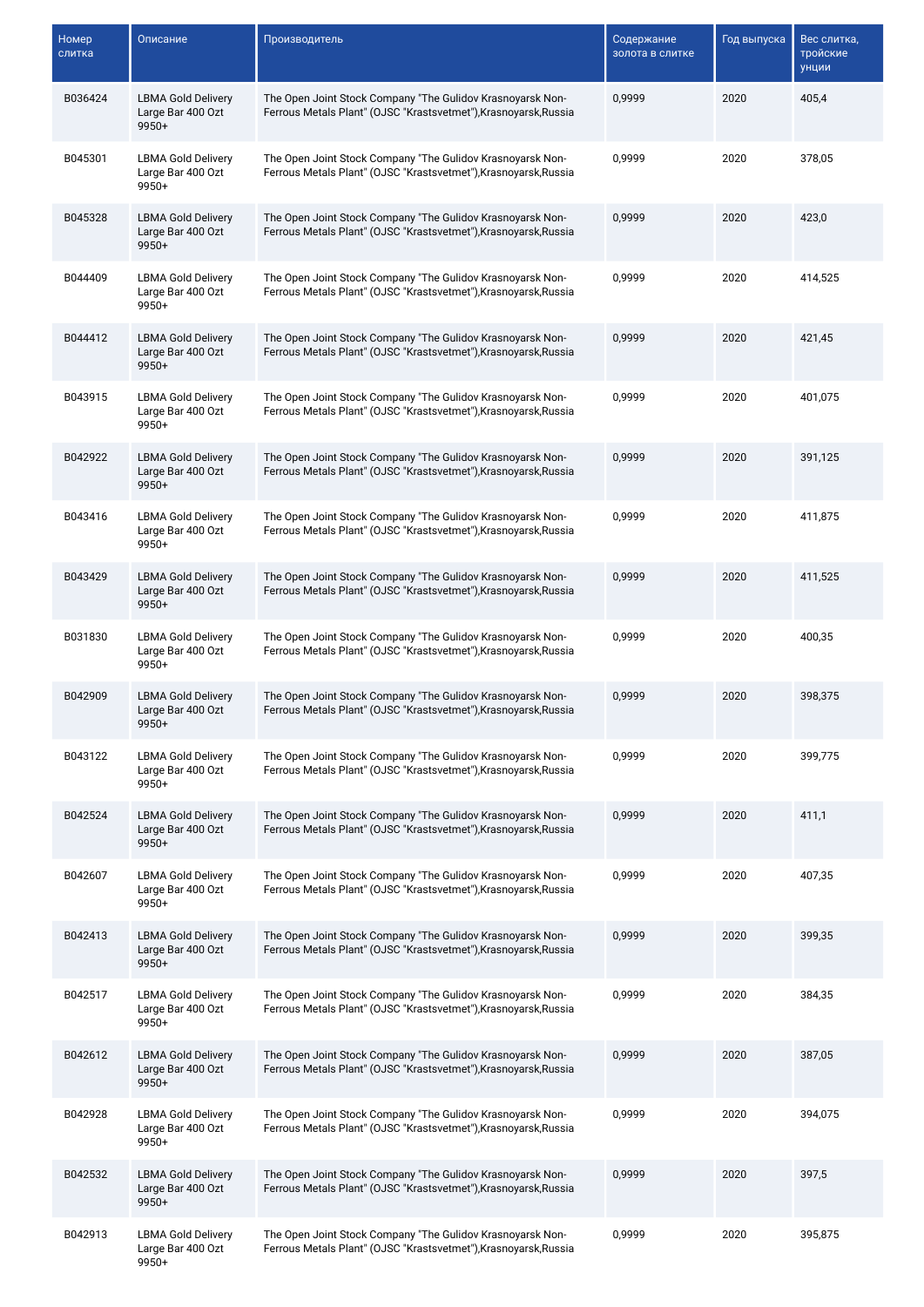| Номер<br>слитка | Описание                                                  | Производитель                                                                                                                  | Содержание<br>золота в слитке | Год выпуска | Вес слитка,<br>тройские<br>унции |
|-----------------|-----------------------------------------------------------|--------------------------------------------------------------------------------------------------------------------------------|-------------------------------|-------------|----------------------------------|
| B043112         | <b>LBMA Gold Delivery</b><br>Large Bar 400 Ozt<br>9950+   | The Open Joint Stock Company "The Gulidov Krasnoyarsk Non-<br>Ferrous Metals Plant" (OJSC "Krastsvetmet"), Krasnoyarsk, Russia | 0,9999                        | 2020        | 398,15                           |
| B043126         | <b>LBMA Gold Delivery</b><br>Large Bar 400 Ozt<br>9950+   | The Open Joint Stock Company "The Gulidov Krasnoyarsk Non-<br>Ferrous Metals Plant" (OJSC "Krastsvetmet"), Krasnoyarsk, Russia | 0,9999                        | 2020        | 399,975                          |
| B042515         | <b>LBMA Gold Delivery</b><br>Large Bar 400 Ozt<br>$9950+$ | The Open Joint Stock Company "The Gulidov Krasnoyarsk Non-<br>Ferrous Metals Plant" (OJSC "Krastsvetmet"), Krasnoyarsk, Russia | 0,9999                        | 2020        | 386,35                           |
| B042530         | <b>LBMA Gold Delivery</b><br>Large Bar 400 Ozt<br>9950+   | The Open Joint Stock Company "The Gulidov Krasnoyarsk Non-<br>Ferrous Metals Plant" (OJSC "Krastsvetmet"), Krasnoyarsk, Russia | 0,9999                        | 2020        | 394,375                          |
| B045117         | <b>LBMA Gold Delivery</b><br>Large Bar 400 Ozt<br>9950+   | The Open Joint Stock Company "The Gulidov Krasnoyarsk Non-<br>Ferrous Metals Plant" (OJSC "Krastsvetmet"), Krasnoyarsk, Russia | 0,9999                        | 2020        | 394,4                            |
| B042520         | <b>LBMA Gold Delivery</b><br>Large Bar 400 Ozt<br>9950+   | The Open Joint Stock Company "The Gulidov Krasnoyarsk Non-<br>Ferrous Metals Plant" (OJSC "Krastsvetmet"), Krasnoyarsk, Russia | 0,9999                        | 2020        | 391,35                           |
| B042603         | <b>LBMA Gold Delivery</b><br>Large Bar 400 Ozt<br>$9950+$ | The Open Joint Stock Company "The Gulidov Krasnoyarsk Non-<br>Ferrous Metals Plant" (OJSC "Krastsvetmet"), Krasnoyarsk, Russia | 0,9999                        | 2020        | 410,6                            |
| B042919         | <b>LBMA Gold Delivery</b><br>Large Bar 400 Ozt<br>9950+   | The Open Joint Stock Company "The Gulidov Krasnoyarsk Non-<br>Ferrous Metals Plant" (OJSC "Krastsvetmet"), Krasnoyarsk, Russia | 0,9999                        | 2020        | 397,925                          |
| B045316         | <b>LBMA Gold Delivery</b><br>Large Bar 400 Ozt<br>9950+   | The Open Joint Stock Company "The Gulidov Krasnoyarsk Non-<br>Ferrous Metals Plant" (OJSC "Krastsvetmet"), Krasnoyarsk, Russia | 0,9999                        | 2020        | 415,25                           |
| B043826         | <b>LBMA Gold Delivery</b><br>Large Bar 400 Ozt<br>$9950+$ | The Open Joint Stock Company "The Gulidov Krasnoyarsk Non-<br>Ferrous Metals Plant" (OJSC "Krastsvetmet"), Krasnoyarsk, Russia | 0,9999                        | 2020        | 402,075                          |
| B042509         | <b>LBMA Gold Delivery</b><br>Large Bar 400 Ozt<br>$9950+$ | The Open Joint Stock Company "The Gulidov Krasnoyarsk Non-<br>Ferrous Metals Plant" (OJSC "Krastsvetmet"), Krasnoyarsk, Russia | 0,9999                        | 2020        | 391,45                           |
| B042527         | <b>LBMA Gold Delivery</b><br>Large Bar 400 Ozt<br>9950+   | The Open Joint Stock Company "The Gulidov Krasnoyarsk Non-<br>Ferrous Metals Plant" (OJSC "Krastsvetmet"), Krasnoyarsk, Russia | 0,9999                        | 2020        | 402,325                          |
| B042611         | <b>LBMA Gold Delivery</b><br>Large Bar 400 Ozt<br>$9950+$ | The Open Joint Stock Company "The Gulidov Krasnoyarsk Non-<br>Ferrous Metals Plant" (OJSC "Krastsvetmet"), Krasnoyarsk, Russia | 0,9999                        | 2020        | 409,9                            |
| B042602         | <b>LBMA Gold Delivery</b><br>Large Bar 400 Ozt<br>9950+   | The Open Joint Stock Company "The Gulidov Krasnoyarsk Non-<br>Ferrous Metals Plant" (OJSC "Krastsvetmet"), Krasnoyarsk, Russia | 0,9999                        | 2020        | 405,7                            |
| B042613         | <b>LBMA Gold Delivery</b><br>Large Bar 400 Ozt<br>$9950+$ | The Open Joint Stock Company "The Gulidov Krasnoyarsk Non-<br>Ferrous Metals Plant" (OJSC "Krastsvetmet"), Krasnoyarsk, Russia | 0,9999                        | 2020        | 402,95                           |
| B042628         | <b>LBMA Gold Delivery</b><br>Large Bar 400 Ozt<br>9950+   | The Open Joint Stock Company "The Gulidov Krasnoyarsk Non-<br>Ferrous Metals Plant" (OJSC "Krastsvetmet"), Krasnoyarsk, Russia | 0,9999                        | 2020        | 419,575                          |
| B043108         | <b>LBMA Gold Delivery</b><br>Large Bar 400 Ozt<br>9950+   | The Open Joint Stock Company "The Gulidov Krasnoyarsk Non-<br>Ferrous Metals Plant" (OJSC "Krastsvetmet"), Krasnoyarsk, Russia | 0,9999                        | 2020        | 391,15                           |
| B045304         | <b>LBMA Gold Delivery</b><br>Large Bar 400 Ozt<br>9950+   | The Open Joint Stock Company "The Gulidov Krasnoyarsk Non-<br>Ferrous Metals Plant" (OJSC "Krastsvetmet"), Krasnoyarsk, Russia | 0,9999                        | 2020        | 410,975                          |
| nb115019        | <b>LBMA Gold Delivery</b><br>Large Bar 400 Ozt<br>9950+   | Prioksky Plant of Non-Ferrous Metals, Kasimov, Russia                                                                          | 0,9999                        | 2020        | 398,8                            |
| nb115023        | <b>LBMA Gold Delivery</b><br>Large Bar 400 Ozt<br>9950+   | Prioksky Plant of Non-Ferrous Metals, Kasimov, Russia                                                                          | 0,9999                        | 2020        | 398,825                          |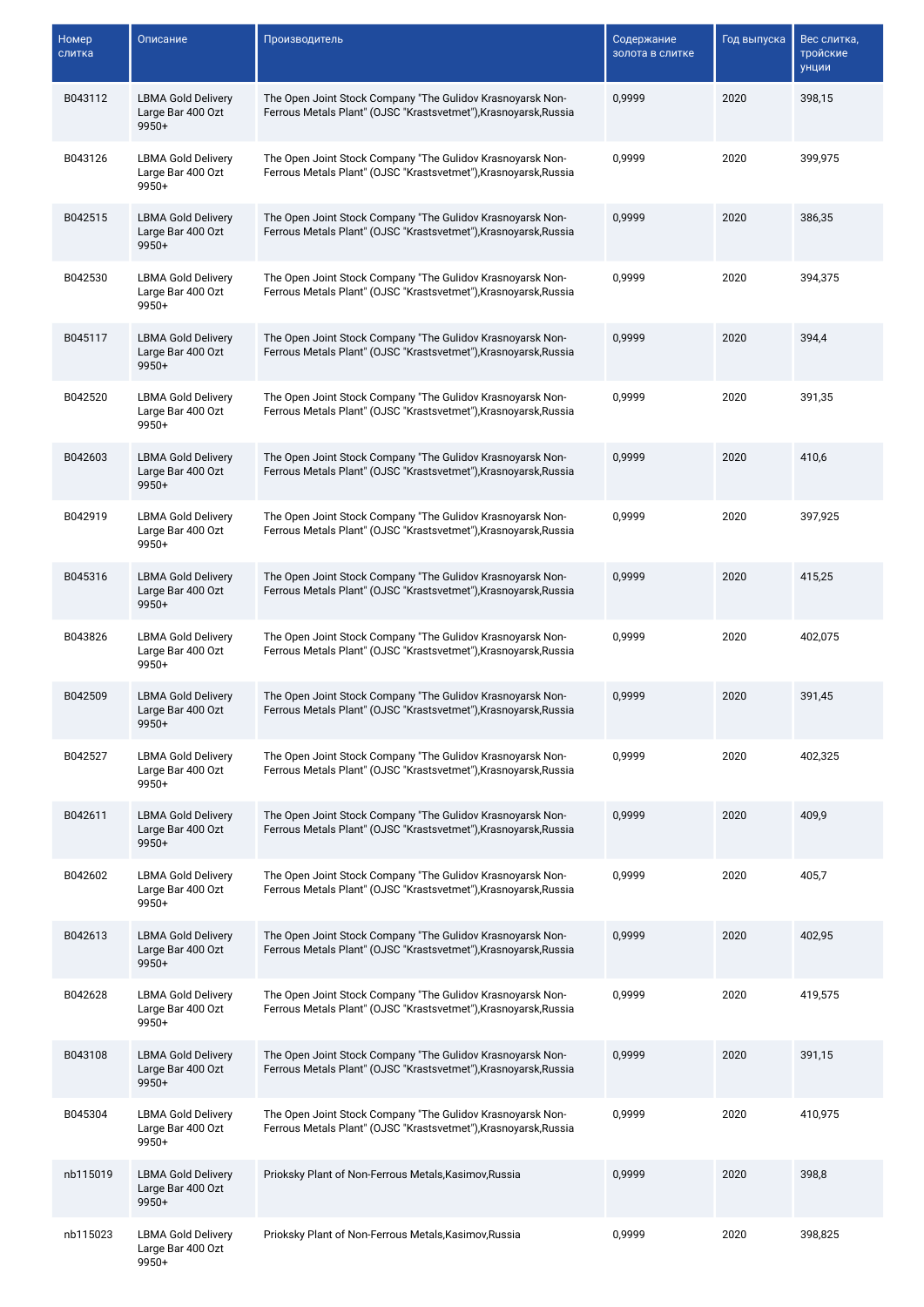| <b>Номер</b><br>слитка | Описание                                                  | Производитель                                         | Содержание<br>золота в слитке | Год выпуска | Вес слитка,<br>тройские<br>унции |
|------------------------|-----------------------------------------------------------|-------------------------------------------------------|-------------------------------|-------------|----------------------------------|
| nb115315               | <b>LBMA Gold Delivery</b><br>Large Bar 400 Ozt<br>9950+   | Prioksky Plant of Non-Ferrous Metals, Kasimov, Russia | 0,9999                        | 2020        | 377,8                            |
| nb115324               | <b>LBMA Gold Delivery</b><br>Large Bar 400 Ozt<br>9950+   | Prioksky Plant of Non-Ferrous Metals, Kasimov, Russia | 0,9999                        | 2020        | 365,95                           |
| nb114976               | <b>LBMA Gold Delivery</b><br>Large Bar 400 Ozt<br>9950+   | Prioksky Plant of Non-Ferrous Metals, Kasimov, Russia | 0,9999                        | 2020        | 398,25                           |
| nb115205               | <b>LBMA Gold Delivery</b><br>Large Bar 400 Ozt<br>$9950+$ | Prioksky Plant of Non-Ferrous Metals, Kasimov, Russia | 0,9999                        | 2020        | 402,625                          |
| nb115322               | <b>LBMA Gold Delivery</b><br>Large Bar 400 Ozt<br>$9950+$ | Prioksky Plant of Non-Ferrous Metals, Kasimov, Russia | 0,9999                        | 2020        | 369,95                           |
| nb093144               | <b>LBMA Gold Delivery</b><br>Large Bar 400 Ozt<br>9950+   | Prioksky Plant of Non-Ferrous Metals, Kasimov, Russia | 0.9999                        | 2020        | 398,6                            |
| nb093140               | <b>LBMA Gold Delivery</b><br>Large Bar 400 Ozt<br>9950+   | Prioksky Plant of Non-Ferrous Metals, Kasimov, Russia | 0,9999                        | 2020        | 399,1                            |
| nb114970               | <b>LBMA Gold Delivery</b><br>Large Bar 400 Ozt<br>9950+   | Prioksky Plant of Non-Ferrous Metals, Kasimov, Russia | 0,9999                        | 2020        | 367,75                           |
| nb114989               | <b>LBMA Gold Delivery</b><br>Large Bar 400 Ozt<br>9950+   | Prioksky Plant of Non-Ferrous Metals, Kasimov, Russia | 0,9999                        | 2020        | 381,6                            |
| nb114890               | <b>LBMA Gold Delivery</b><br>Large Bar 400 Ozt<br>9950+   | Prioksky Plant of Non-Ferrous Metals, Kasimov, Russia | 0,9999                        | 2020        | 399,95                           |
| nb114981               | <b>LBMA Gold Delivery</b><br>Large Bar 400 Ozt<br>$9950+$ | Prioksky Plant of Non-Ferrous Metals, Kasimov, Russia | 0,9999                        | 2020        | 386,85                           |
| nb114988               | <b>LBMA Gold Delivery</b><br>Large Bar 400 Ozt<br>$9950+$ | Prioksky Plant of Non-Ferrous Metals, Kasimov, Russia | 0,9999                        | 2020        | 368,825                          |
| nb114994               | <b>LBMA Gold Delivery</b><br>Large Bar 400 Ozt<br>9950+   | Prioksky Plant of Non-Ferrous Metals, Kasimov, Russia | 0,9999                        | 2020        | 384,775                          |
| nb115003               | <b>LBMA Gold Delivery</b><br>Large Bar 400 Ozt<br>$9950+$ | Prioksky Plant of Non-Ferrous Metals, Kasimov, Russia | 0,9999                        | 2020        | 397,55                           |
| nb115028               | <b>LBMA Gold Delivery</b><br>Large Bar 400 Ozt<br>9950+   | Prioksky Plant of Non-Ferrous Metals, Kasimov, Russia | 0,9999                        | 2020        | 385,275                          |
| nb115029               | <b>LBMA Gold Delivery</b><br>Large Bar 400 Ozt<br>9950+   | Prioksky Plant of Non-Ferrous Metals, Kasimov, Russia | 0,9999                        | 2020        | 379,825                          |
| nb115327               | <b>LBMA Gold Delivery</b><br>Large Bar 400 Ozt<br>$9950+$ | Prioksky Plant of Non-Ferrous Metals, Kasimov, Russia | 0,9999                        | 2020        | 363,15                           |
| nb115334               | <b>LBMA Gold Delivery</b><br>Large Bar 400 Ozt<br>9950+   | Prioksky Plant of Non-Ferrous Metals, Kasimov, Russia | 0,9999                        | 2020        | 361,125                          |
| nb115014               | <b>LBMA Gold Delivery</b><br>Large Bar 400 Ozt<br>9950+   | Prioksky Plant of Non-Ferrous Metals, Kasimov, Russia | 0,9999                        | 2020        | 391,9                            |
| nb114978               | <b>LBMA Gold Delivery</b><br>Large Bar 400 Ozt<br>9950+   | Prioksky Plant of Non-Ferrous Metals, Kasimov, Russia | 0,9999                        | 2020        | 396,725                          |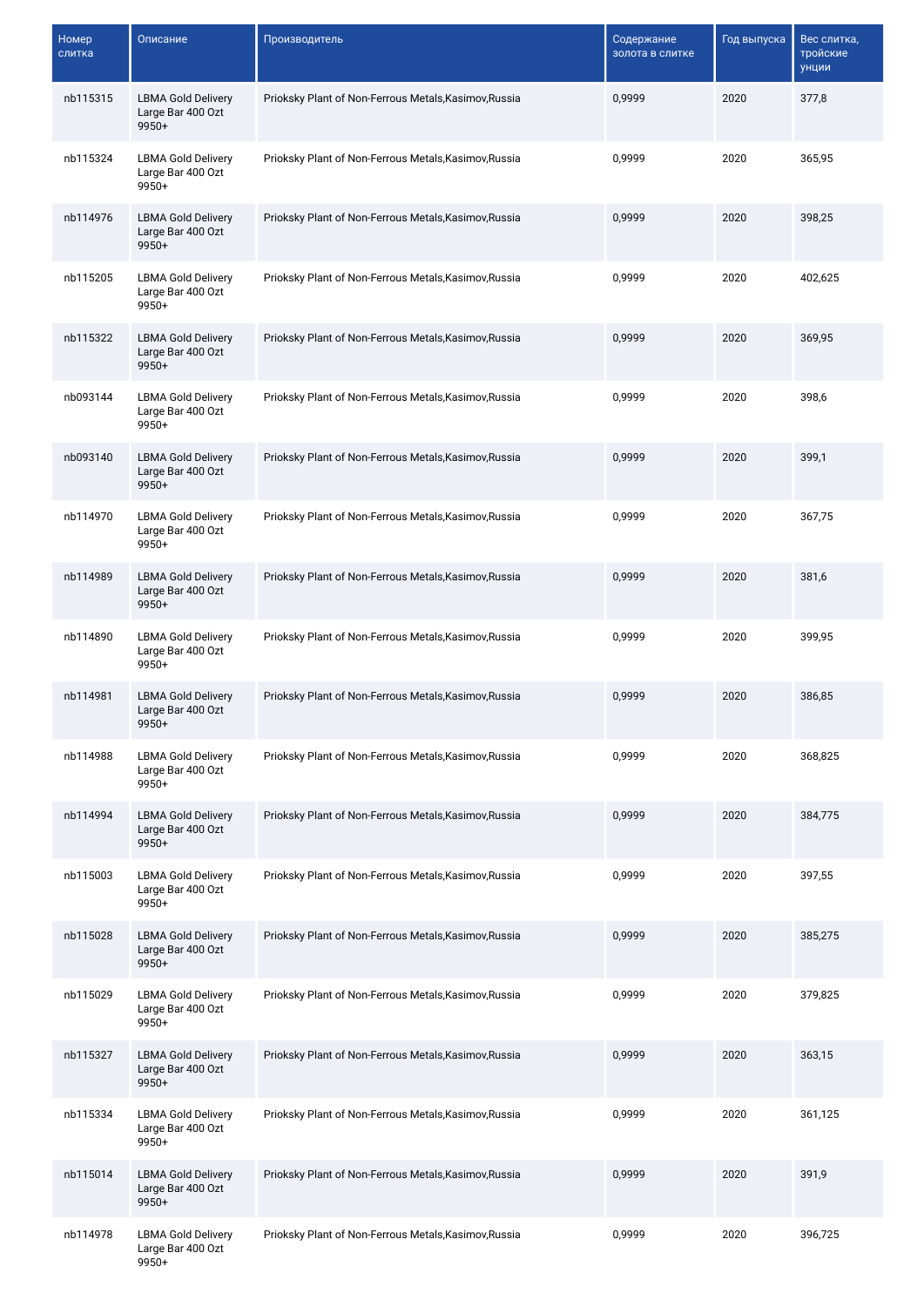| <b>Номер</b><br>слитка | Описание                                                  | Производитель                                         | Содержание<br>золота в слитке | Год выпуска | Вес слитка,<br>тройские<br>унции |
|------------------------|-----------------------------------------------------------|-------------------------------------------------------|-------------------------------|-------------|----------------------------------|
| nb114985               | <b>LBMA Gold Delivery</b><br>Large Bar 400 Ozt<br>9950+   | Prioksky Plant of Non-Ferrous Metals, Kasimov, Russia | 0,9999                        | 2020        | 387,125                          |
| nb115024               | <b>LBMA Gold Delivery</b><br>Large Bar 400 Ozt<br>9950+   | Prioksky Plant of Non-Ferrous Metals, Kasimov, Russia | 0,9999                        | 2020        | 398,225                          |
| nb114983               | <b>LBMA Gold Delivery</b><br>Large Bar 400 Ozt<br>9950+   | Prioksky Plant of Non-Ferrous Metals, Kasimov, Russia | 0,9999                        | 2020        | 396,425                          |
| nb114991               | <b>LBMA Gold Delivery</b><br>Large Bar 400 Ozt<br>9950+   | Prioksky Plant of Non-Ferrous Metals, Kasimov, Russia | 0,9999                        | 2020        | 377,875                          |
| nb115026               | <b>LBMA Gold Delivery</b><br>Large Bar 400 Ozt<br>$9950+$ | Prioksky Plant of Non-Ferrous Metals, Kasimov, Russia | 0,9999                        | 2020        | 399,725                          |
| nb114984               | <b>LBMA Gold Delivery</b><br>Large Bar 400 Ozt<br>$9950+$ | Prioksky Plant of Non-Ferrous Metals, Kasimov, Russia | 0,9999                        | 2020        | 395,325                          |
| nb114897               | <b>LBMA Gold Delivery</b><br>Large Bar 400 Ozt<br>9950+   | Prioksky Plant of Non-Ferrous Metals, Kasimov, Russia | 0,9999                        | 2020        | 397,875                          |
| nb114990               | <b>LBMA Gold Delivery</b><br>Large Bar 400 Ozt<br>9950+   | Prioksky Plant of Non-Ferrous Metals, Kasimov, Russia | 0,9999                        | 2020        | 383,725                          |
| nb114908               | <b>LBMA Gold Delivery</b><br>Large Bar 400 Ozt<br>9950+   | Prioksky Plant of Non-Ferrous Metals, Kasimov, Russia | 0,9999                        | 2020        | 398,025                          |
| nb114873               | <b>LBMA Gold Delivery</b><br>Large Bar 400 Ozt<br>9950+   | Prioksky Plant of Non-Ferrous Metals, Kasimov, Russia | 0,9999                        | 2020        | 386,225                          |
| nb114986               | <b>LBMA Gold Delivery</b><br>Large Bar 400 Ozt<br>9950+   | Prioksky Plant of Non-Ferrous Metals, Kasimov, Russia | 0,9999                        | 2020        | 396,25                           |
| nb114875               | <b>LBMA Gold Delivery</b><br>Large Bar 400 Ozt<br>$9950+$ | Prioksky Plant of Non-Ferrous Metals, Kasimov, Russia | 0,9999                        | 2020        | 397,45                           |
| nb114949               | <b>LBMA Gold Delivery</b><br>Large Bar 400 Ozt<br>9950+   | Prioksky Plant of Non-Ferrous Metals, Kasimov, Russia | 0,9999                        | 2020        | 399,6                            |
| nb115018               | <b>LBMA Gold Delivery</b><br>Large Bar 400 Ozt<br>9950+   | Prioksky Plant of Non-Ferrous Metals, Kasimov, Russia | 0,9999                        | 2020        | 389,725                          |
| nb114993               | <b>LBMA Gold Delivery</b><br>Large Bar 400 Ozt<br>9950+   | Prioksky Plant of Non-Ferrous Metals, Kasimov, Russia | 0,9999                        | 2020        | 384,7                            |
| nb115027               | <b>LBMA Gold Delivery</b><br>Large Bar 400 Ozt<br>9950+   | Prioksky Plant of Non-Ferrous Metals, Kasimov, Russia | 0,9999                        | 2020        | 394,725                          |
| nb114966               | <b>LBMA Gold Delivery</b><br>Large Bar 400 Ozt<br>$9950+$ | Prioksky Plant of Non-Ferrous Metals, Kasimov, Russia | 0,9999                        | 2020        | 372,875                          |
| nb114977               | <b>LBMA Gold Delivery</b><br>Large Bar 400 Ozt<br>9950+   | Prioksky Plant of Non-Ferrous Metals, Kasimov, Russia | 0,9999                        | 2020        | 396,85                           |
| nb114982               | <b>LBMA Gold Delivery</b><br>Large Bar 400 Ozt<br>9950+   | Prioksky Plant of Non-Ferrous Metals, Kasimov, Russia | 0,9999                        | 2020        | 382,3                            |
| nb115004               | <b>LBMA Gold Delivery</b><br>Large Bar 400 Ozt<br>9950+   | Prioksky Plant of Non-Ferrous Metals, Kasimov, Russia | 0,9999                        | 2020        | 396,025                          |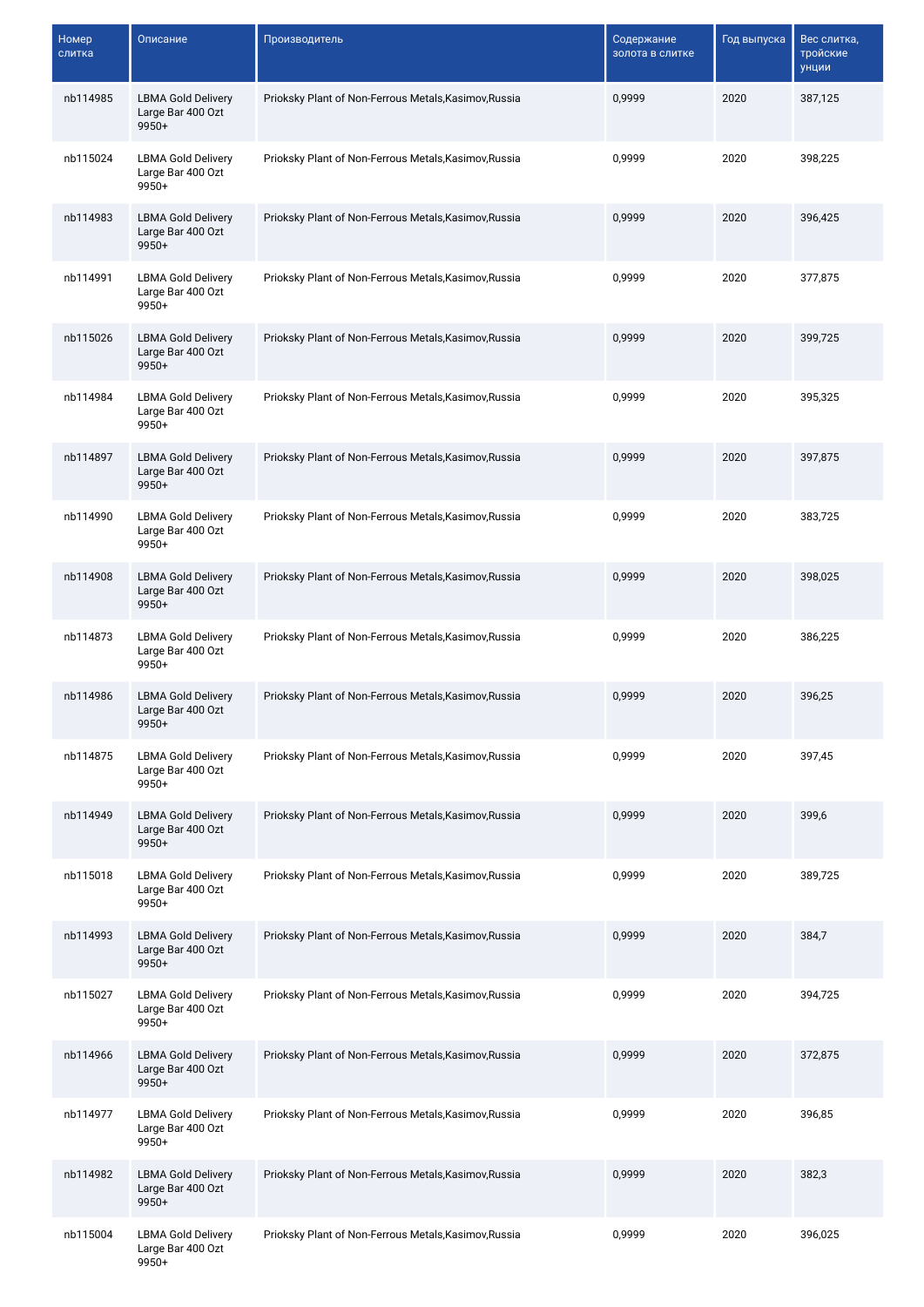| Номер<br>слитка | Описание                                                  | Производитель                                         | Содержание<br>золота в слитке | Год выпуска | Вес слитка,<br>тройские<br>унции |
|-----------------|-----------------------------------------------------------|-------------------------------------------------------|-------------------------------|-------------|----------------------------------|
| nb114996        | <b>LBMA Gold Delivery</b><br>Large Bar 400 Ozt<br>9950+   | Prioksky Plant of Non-Ferrous Metals, Kasimov, Russia | 0,9999                        | 2020        | 399,275                          |
| nb114876        | <b>LBMA Gold Delivery</b><br>Large Bar 400 Ozt<br>9950+   | Prioksky Plant of Non-Ferrous Metals, Kasimov, Russia | 0,9999                        | 2020        | 398,625                          |
| nb114896        | <b>LBMA Gold Delivery</b><br>Large Bar 400 Ozt<br>$9950+$ | Prioksky Plant of Non-Ferrous Metals, Kasimov, Russia | 0,9999                        | 2020        | 402,95                           |
| nb114979        | <b>LBMA Gold Delivery</b><br>Large Bar 400 Ozt<br>$9950+$ | Prioksky Plant of Non-Ferrous Metals, Kasimov, Russia | 0,9999                        | 2020        | 392,125                          |
| nb114980        | <b>LBMA Gold Delivery</b><br>Large Bar 400 Ozt<br>9950+   | Prioksky Plant of Non-Ferrous Metals, Kasimov, Russia | 0,9999                        | 2020        | 389,925                          |
| nb115020        | <b>LBMA Gold Delivery</b><br>Large Bar 400 Ozt<br>9950+   | Prioksky Plant of Non-Ferrous Metals, Kasimov, Russia | 0,9999                        | 2020        | 401,0                            |
| nb115181        | <b>LBMA Gold Delivery</b><br>Large Bar 400 Ozt<br>9950+   | Prioksky Plant of Non-Ferrous Metals, Kasimov, Russia | 0.9999                        | 2020        | 403,075                          |
| nb115204        | <b>LBMA Gold Delivery</b><br>Large Bar 400 Ozt<br>$9950+$ | Prioksky Plant of Non-Ferrous Metals, Kasimov, Russia | 0,9999                        | 2020        | 401,675                          |
| nb114975        | <b>LBMA Gold Delivery</b><br>Large Bar 400 Ozt<br>$9950+$ | Prioksky Plant of Non-Ferrous Metals, Kasimov, Russia | 0,9999                        | 2020        | 383,775                          |
| nb115007        | <b>LBMA Gold Delivery</b><br>Large Bar 400 Ozt<br>$9950+$ | Prioksky Plant of Non-Ferrous Metals, Kasimov, Russia | 0,9999                        | 2020        | 392,775                          |
| nb115017        | <b>LBMA Gold Delivery</b><br>Large Bar 400 Ozt<br>$9950+$ | Prioksky Plant of Non-Ferrous Metals, Kasimov, Russia | 0,9999                        | 2020        | 384,55                           |
| nb114960        | <b>LBMA Gold Delivery</b><br>Large Bar 400 Ozt<br>$9950+$ | Prioksky Plant of Non-Ferrous Metals, Kasimov, Russia | 0,9999                        | 2020        | 399,95                           |
| nb114969        | <b>LBMA Gold Delivery</b><br>Large Bar 400 Ozt<br>9950+   | Prioksky Plant of Non-Ferrous Metals, Kasimov, Russia | 0,9999                        | 2020        | 362,45                           |
| nb114974        | <b>LBMA Gold Delivery</b><br>Large Bar 400 Ozt<br>9950+   | Prioksky Plant of Non-Ferrous Metals, Kasimov, Russia | 0.9999                        | 2020        | 390,525                          |
| nb114967        | <b>LBMA Gold Delivery</b><br>Large Bar 400 Ozt<br>9950+   | Prioksky Plant of Non-Ferrous Metals, Kasimov, Russia | 0,9999                        | 2020        | 385,2                            |

## ГЛОССАРИЙ И ДОПОЛНИТЕЛЬНАЯ ИНФОРМАЦИЯ О FXGD ВКЛЮЧЕНЫ В ПРОСПЕКТ ФОНДА ДОСТУПНЫЙ НА САЙТЕ [WWW.FINEXETF.COM](http://www.finexetf.com/)

## ИНФОРМАЦИЯ ОБ ОГРАНИЧЕНИИ ОТВЕТСТВЕННОСТИ

Инвестиции в продукты, указанные в данном документе, могут быть пригодными не для всех инвесторов. Предыдущие показатели докодноги и рюска не являются ориентиром в отношении будущих показателей и не<br>должны учитываться зар

FinEx не изучала пригодность данной инвестиции с учетом ваших индивидуальных потребностей и вашей несклонности к риску. Предоставляемые данные носят справочный характер; инвестиции должны<br>Финансового кна основе соответств

Распространение данного документа без разрешения FinEx Investment Management LLP запрещено. Данный документ подготовлен компанией FinEx Investment Management LLP, зарегистрированной и регулируемой<br>Управлением по контролю

Биржевые инвестиционные фонды FinEx представляют собой биржевые инвестиционные фонды, выпущенные расположенной в Ирландии специализированной фондовой компанией FinEx Physically Backed Funds ICAV<br>учрежденной в соответствии

FinEx Physically Backed Funds ICAV («Компания») является специализмрованной фондовой фомпанией, организованной в соответствии с законодательством Ирландии в качестве зонтичной компании с переменным<br>капиталом и сегрегирова

Для профессиональных инвесторов в Великобритании: Просим обратить внимание, что Фонд не зарегистрирован в Великобритании. Большинство средств правовой защиты, предусмотренных системой правового регулирования Великобритании, не применяются к деятельности Компании, и, в случае невыполнения своих обязательств компанией, компенсация, предусмотренная Компенсационной схемой в сфере финансовых услуг Великобритании, будет недоступна. Компания использует признанную схему в целях Закона о финансовых услугах и рынках 2000 года.